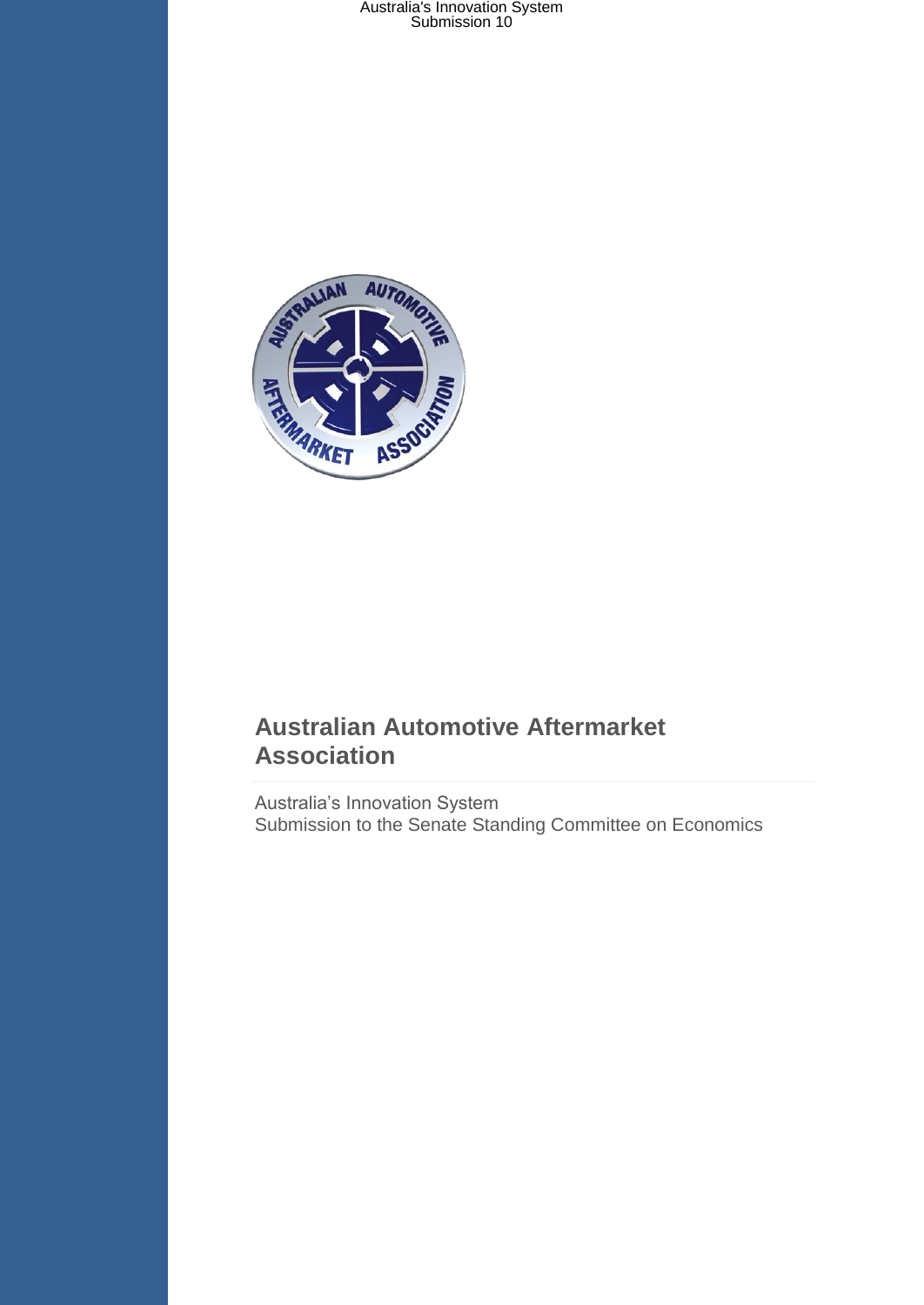The Australian Automotive Aftermarket Association Ltd (AAAA) is the national industry association representing manufacturers, distributors, wholesalers, importers, mechanical repair & modification services and retailers of automotive parts and accessories, tools and equipment in Australia.

The Association has over 1700 member companies in all categories of the Australian automotive aftermarket and includes major national and multinational corporations as well as a large number of Australian owned small and medium size businesses.

The parts and maintenance sector of the \$108 billion Australian automotive industry represents about \$34 billion. AAAA member companies employ more than 30,000 people and export over \$800 million worth of product a year.

Suite 16, Building 3, 195 Wellington Road Clayton, Victoria 3168 AUSTRALIA 03 9545 3333

**www.aaaa.com.au**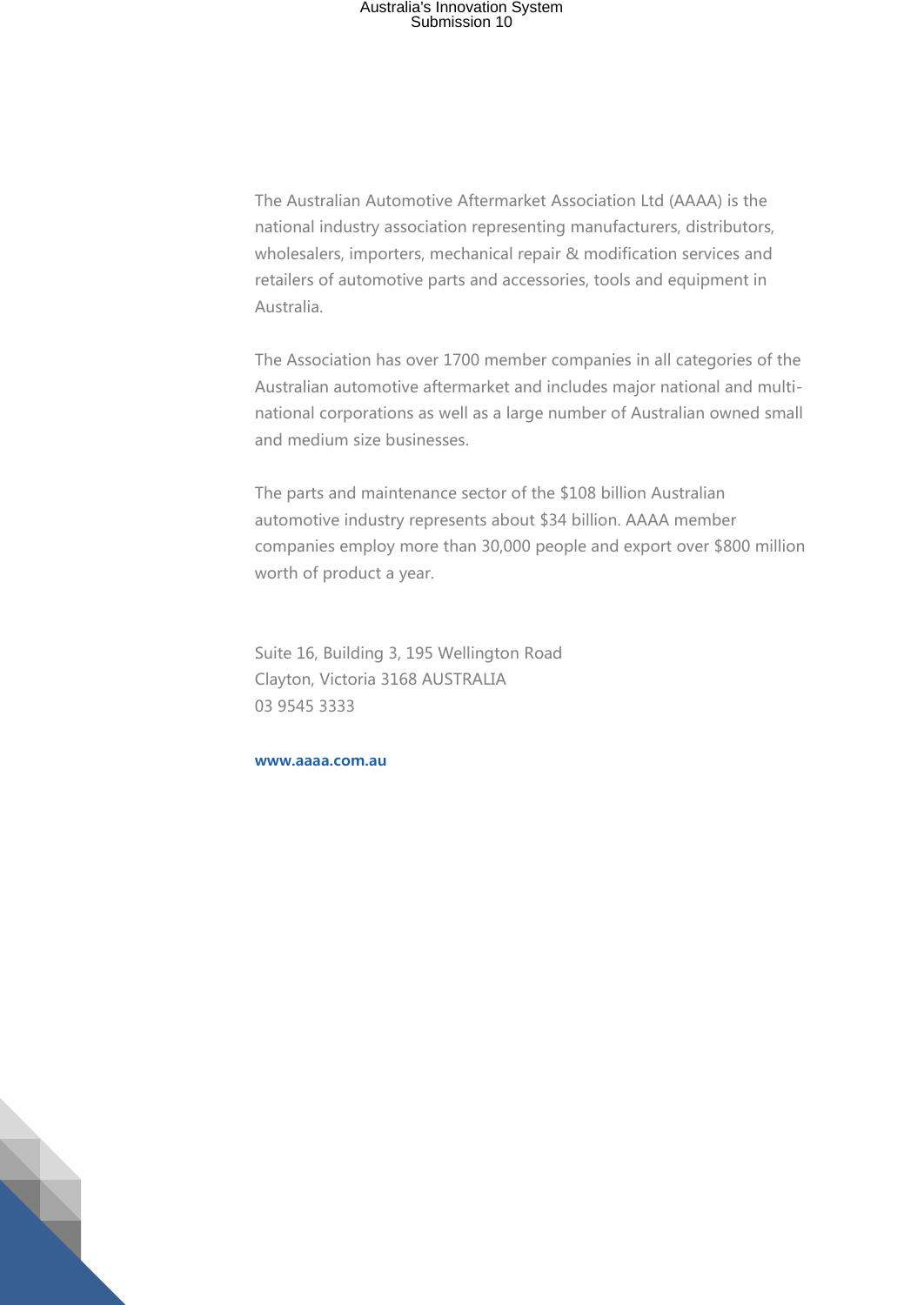### **About AAAA**

The Australian Automotive Aftermarket Association (AAAA) is the national industry association representing over 1700 manufacturers, distributors, wholesalers, importers, mechanical repair & modification services and retailers of automotive parts and accessories, tools and equipment in Australia.

AAAA members manufacture motor vehicle components, including:

- Products used to modify, maintain or enhance the performance of vehicles, including modifications for rough terrain, speciality products, safety, comfort, appearance, functional performance and body components.
- Products that are replaced regularly throughout the life of the vehicle as a result of normal wear and tear – e.g. filters, tyres, wiper blades, batteries and brake pads.

Many AAAA member companies that manufacture in Australia also supply locally manufactured Original Equipment (OE) components to car manufacturers as replacement parts and accessories for fitment to locally built and imported vehicles, as well as to the independent aftermarket.

### **Summary**

The skill base and competitive attributes of the automotive aftermarket are broad, reflecting the wide span of the production and distribution supply chain of the sector. Aftermarket components are provided through multiple channels: car producers, vehicle service, collision repair, retail outlets and direct to car owners. As a consequence the provision of components embraces many business processes including manufacturing, marketing and distribution of components. The capacity requirements include design, research and development, manufacturing, logistics and distribution, business development, marketing and export development. Products are frequently redesigned for different platforms and the sector is particularly skilled in niche markets and in best practice time-to-market design, manufacturing and delivery.

Aftermarket manufacturers are innovative and nimble but the sector is owned by small and medium sized enterprises without dedicated testing facilities. We would like to see government playing a role in supporting innovation in the aftermarket to expand our product range and provide easier access into global markets.

But as the situation stands today there is significant disincentive to automotive innovation in aftermarket production:

#### **1. Testing of New Products**

ANCAP is part of the problem and not part of the solution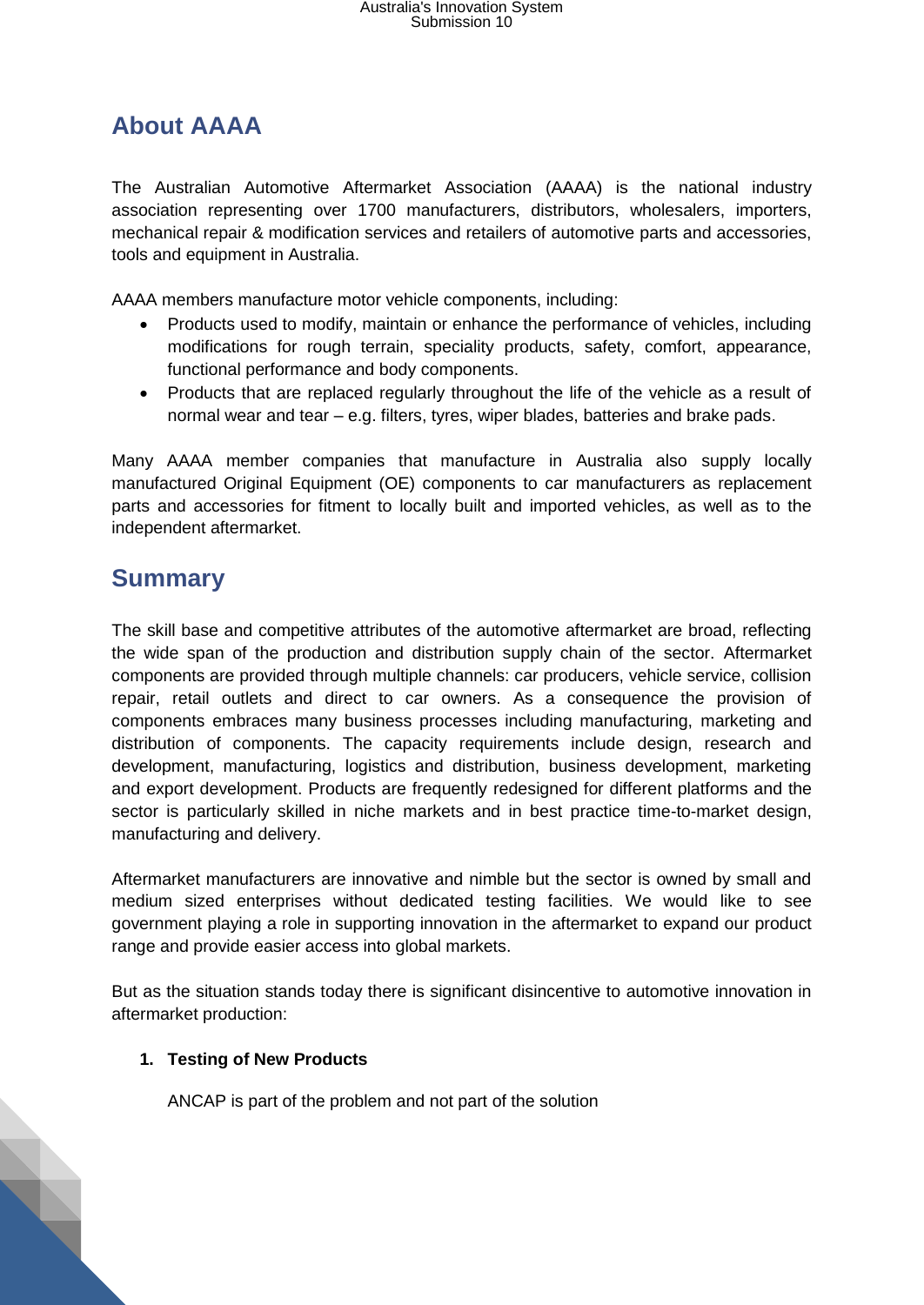#### **2. Australia's Vehicle Standards Regulatory Environment**

Regulators are antagonistic to aftermarket modification despite the high reputation that Australian products enjoy overseas; domestically we are confronted with regulation without cause and without evidence. The lack of testing facilities and the absence of government acknowledgment that Australian aftermarket products are high quality and internationally regarded exacerbates this problem. State variations in in-service vehicle standards also hinder commercialisation of new products.

#### **3. The Original Equipment Bias**

S

Government has been so focussed on maintaining our car manufacturing industry that innovation in the independent aftermarket parts sector has been ignored, despite many studies that confirm our Australian manufacturing technology advantage, high productivity rates, consistent export expansion and employment growth.

We have a range of automotive support programs, centres of excellence, innovation and testing – none of which are geared to the automotive aftermarket. In fact these facilities are not only biased toward OE, these programs specifically exclude the aftermarket. The exclusion occurs because programs specify that the end-customer must be a car maker; these entry and eligibility pre-requisites require the component producer to be supplying to the OE market.

We design, manufacture and supply to the retail sector, to vehicle repairers and modification service providers, direct to vehicle owners and fleet customers. New programs, designed to transition the OE supplier base should not create an unfair competitive environment for the Australian automotive aftermarket industry.

#### **4. Parallel ANCAP Testing Stream for the Aftermarket**

We recommend that the Federal Government ensure that ANCAP establishes, as a part of its funding conditions, a parallel testing stream for modified vehicles available for the aftermarket on fair and reasonable commercial terms.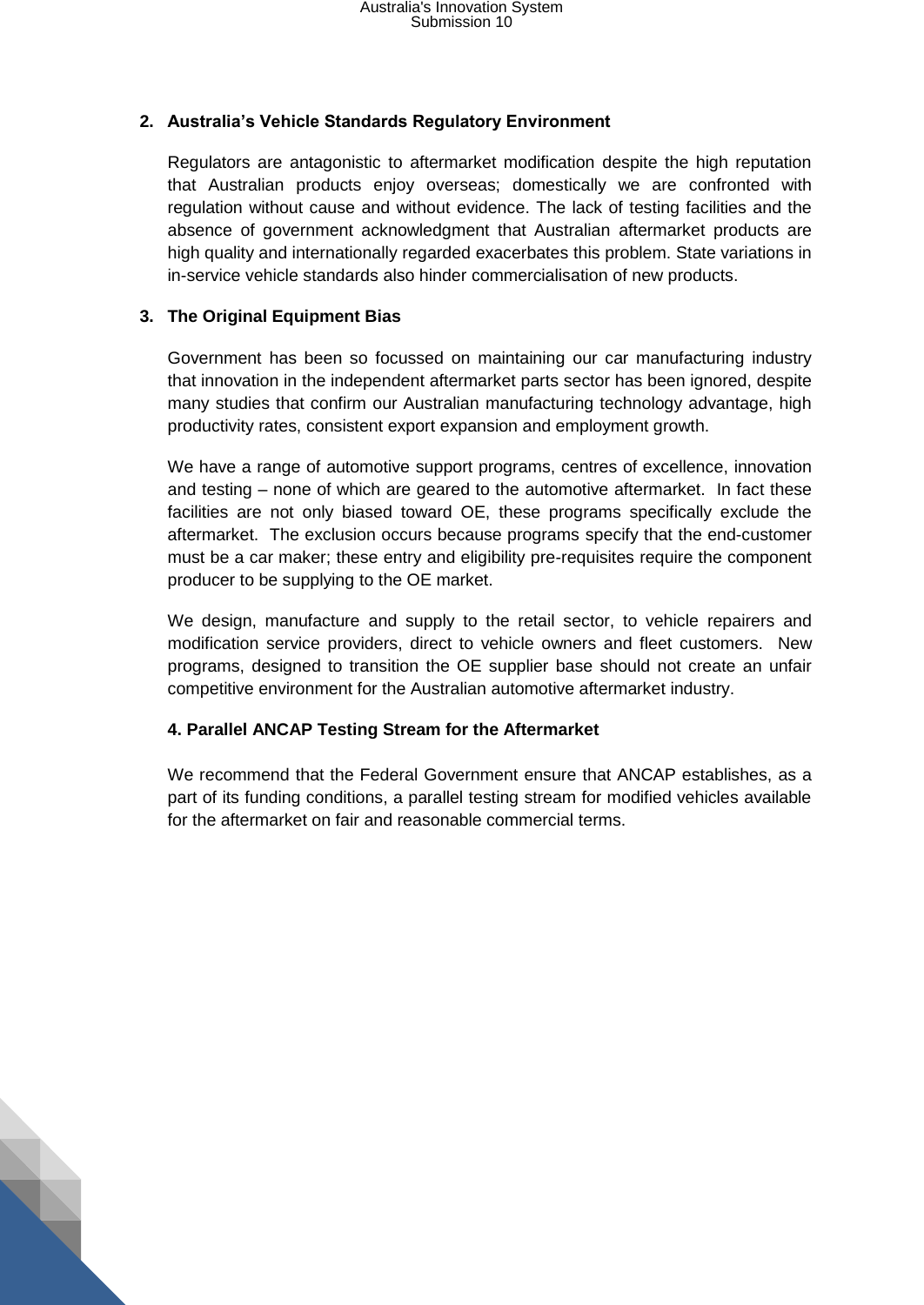# **Case Study: Industry Innovation Centre**

Specialty Equipment Market Association (SEMA) Los Angeles, USA www.sema.org

Located at the Specialty Equipment Market Association (SEMA) headquarters near Los Angeles, SEMA Garage gives members from across the USA access to high-tech tools and equipment they need to take their products from initial concept through to product launch.

The 15,000-sq.-ft. facility houses nearly \$2 million of equipment, including two vehicle lifts, a portable coordinate measuring machine (CMM) for 3D scanning, a 3D printer for fast prototyping, digital race car scales for the vehicle weight measurements and a dynamometer for power output measurements. The facility also features a fully certified Executive Order (EO) aftermarket-part certification lab to provide the required certification for any company planning to sell aftermarket powertrain parts in the California market. The temperature-controlled test cell can simulate weather conditions ranging from winter in the mountains, summer in the desert. Testing meets all US federal Environmental Protection Agency and California Air Resources Boards (CARB) standards with capabilities that include emissions, fuel economy, acceleration, brake stopping distance, interior/exterior noise levels and handling.

SEMA is now in a position to provide members with a reliable and affordable way to develop and test their products, thereby helping them get their products to market quicker.

The SEMA Garage originally opened on 9th May 2013 when the aftermarket-part certification lab was first made available to members. A suite of marketing support tools will be added in the next several months to complete the three-phase opening, in the form of a media centre with a photo cove, photography centre and media coordination services.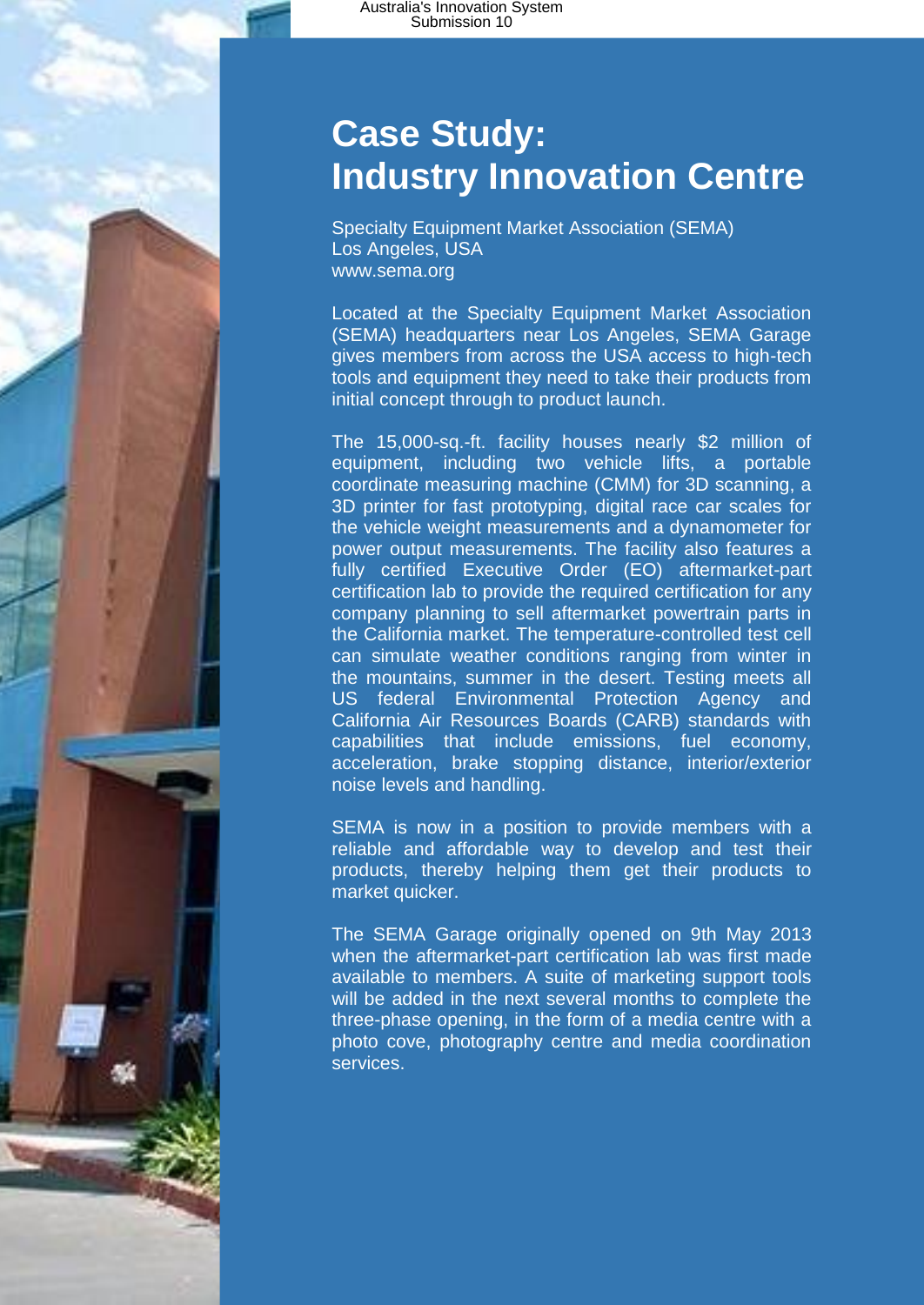### **Key Issues**

AAAA members provide a range of high quality vehicle and four-wheel drive performance replacement and enhancement products and components including suspension components and frontal protection systems (bull bars). Australian aftermarket manufacturing is exported globally and is world-renowned for its quality, however aftermarket manufacturers do not have access to domestic testing and research facilities that would facilitate product development and enhanced export and domestic consumption.

Unlike the lengthy and slow product cycles of the OE segment (with seven-year vehicle model cycles); the aftermarket is a very fast-paced segment, driven by rapidly evolving consumer demand and market trends. Success in this sector requires manufacturers to respond quickly to new models and new brands entering the Australian and global markets.

Recent announcements by vehicle assemblers Ford, Holden and Toyota to exit the domestic market require new and innovative government action to support the development and growth of Australia's remaining trade-exposed automotive sector. If we are able to take a step back from the traditionally narrow perspective of the automotive manufacturing industry as only comprising of original equipment producers and instead view the entire automotive manufacturing sector, we can develop policy and programs that support innovation and growth for our remaining, sustainable manufacturers.

The automotive aftermarket is not dependent upon local vehicle assembly and hence despite the announced closure of assembly and engine manufacturing plants, the aftermarket segment remains stable and profitable. The Productivity Commission in their recent report stated:

*The extent of any contraction in automotive component manufacturing, and any consequent reduction in overall employment, will depend on a number of factors. These include the extent to which component manufacturers choose to, and are able to, diversify into other markets (such as exports, aftermarket products and non-automotive products).*

Australia's Automotive Manufacturing Industry Productivity Commission Position Paper P 114. January 2014

The Commission also noted that the aftermarket segment is profitable and that the aftermarket parts manufacturing segment in in Australia is less vulnerable to the announced closures (P 7).

Indeed the automotive aftermarket segment has performed strongly, achieving year on year growth. The export performance of the aftermarket segment represents 12.4% of sales and aftermarket producers are active exporters as a key focus for their future success.

Despite import pressure, the aftermarket segment has performed successfully. Our industry's response has been to move up the value chain: from service parts to high-value specialty products with a technological advantage. This competition has created an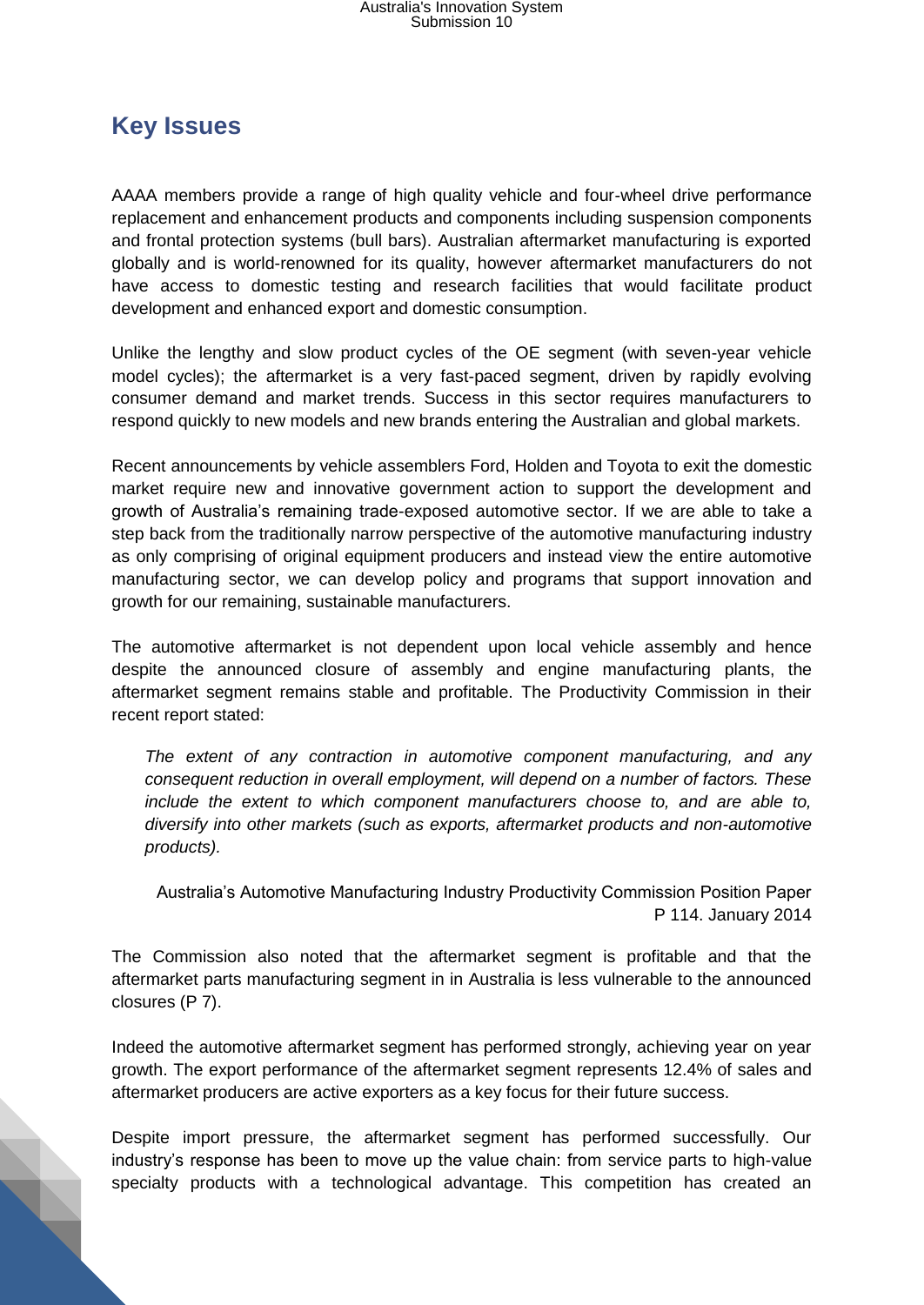aftermarket segment that has the right pre-conditions to be a globally competitive sector. These businesses have been successful because they made significant investments in R&D and capital, and have a strong export focus. However, the aftermarket is operating within an environment of disincentive under the current Government policy settings.

If the full growth potential of the aftermarket segment is realised, it can absorb some of the excess capacity, skills and knowledge that become available as the ongoing decline of the Australian domestic OE passenger motor vehicle sector plays out. There is much synergy in labour skills between OE employees and aftermarket employees, leading to a reasonable assumption that a growing and sustainable part of the industry can assist in absorbing excess labour. Indeed, it has a greater capacity to do so than other industries such as mining and construction.

A key consideration for policy makers should be the development of programs that support and grow the automotive manufacturing sector as it now appears in 2014, so that on the one hand, it encourages diversification by the OE segment into the aftermarket and on the other hand, positions the aftermarket for growth.

If this approach is taken, we will be successful in fostering the structural adjustment needed to transition the OE segment into a more sustainable future. Further, by fostering greater integration between the aftermarket segment and the OE segment, the resources of the OE segment can play an important role in further enhancing diversification. The lead of which is being taken by the aftermarket segment, into industries such as rail, defence, marine and mining.

#### **1. Australia's Current Vehicle Testing Regime: The ANCAP Problem**

For some time, AAAA has been concerned with the inflexibility in ANCAP's variant policy and its implications for the fitment of aftermarket parts and accessories that improve the safety of vehicles given Australia's unique driving conditions. It is becoming increasingly apparent that there is a need for independent safety testing of automotive aftermarket products and aftermarket modified vehicles, yet the present ANCAP testing regime tests only new unmodified vehicles, and its safety definitions exclude vehicles with major aftermarket modifications such as bull bars or upgraded suspension.

This issue came to our attention when BHP Billiton published a new light vehicle policy applicable to all of their 45,000+ fleet and contractor vehicles. The policy requires that all vehicles be ANCAP five-star rated – which on the surface most people would view as a great step forward for road safety. Unfortunately the policy effectively results in a prohibition of fitment of bull bars and aftermarket suspension kits (and upgrades) as well as rollover protection: in short, all of the products that we make here in Australia, to promote safety in isolated and rural areas.

Shortly after this decision was made we met with ANCAP management to get their feedback on what requirements would need to be met to ensure that a vehicle fitted with an ADRcompliant frontal protection system would maintain its five-star ANCAP rating. ANCAP advised that to maintain a five-star rating, the vehicle would require a physical crash test (64 km frontal offset) for each brand of bull bar on each model of vehicle (of which there are 340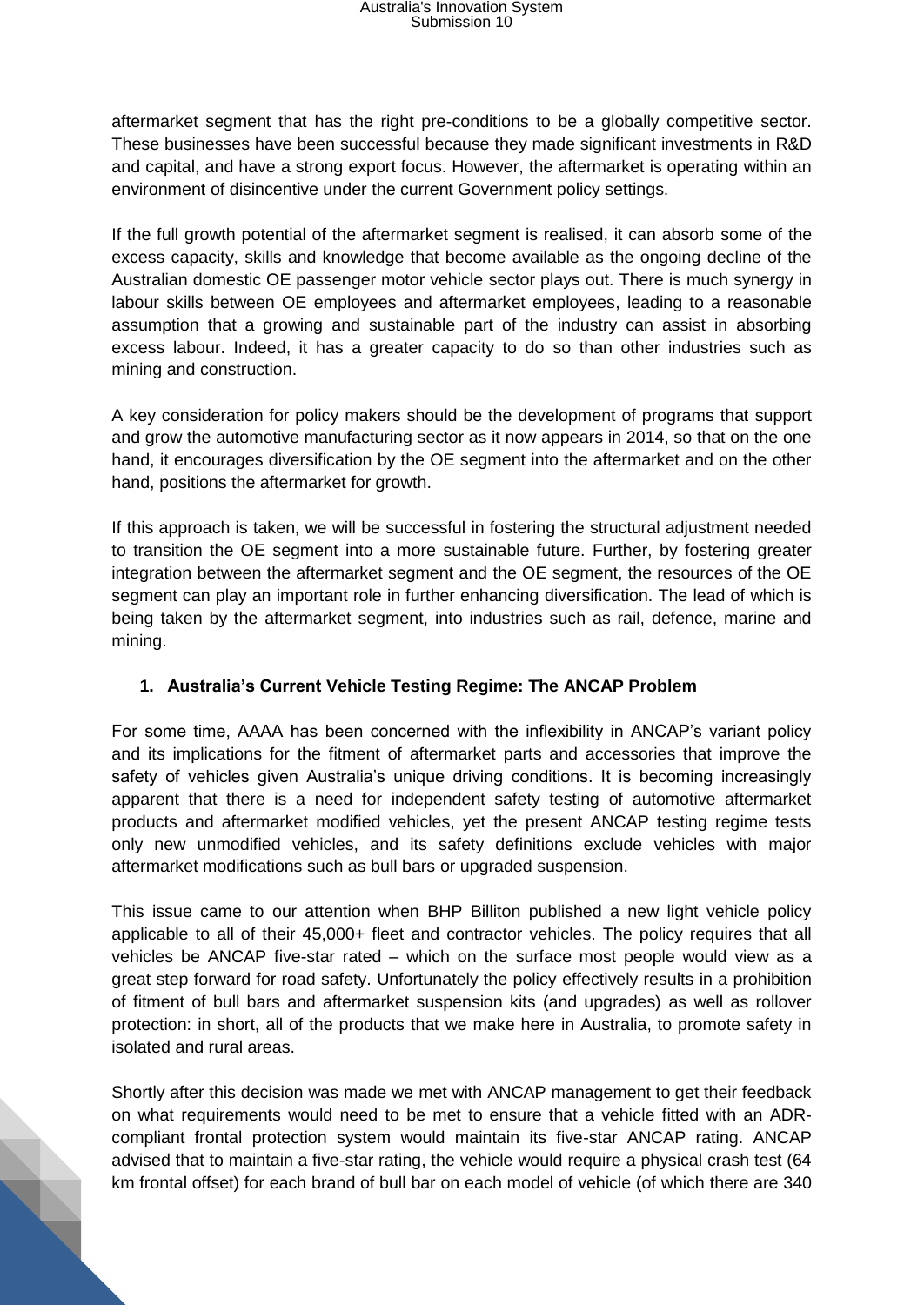being sold in Australia) at the approximate cost of \$100,000 for each test. To test a new innovative Australian aftermarket product on every model variant using the ANCAP testing regime is clearly not commercially viable.

We now have an anomalous situation, where modified vehicles, arguably made safer for use in rural and remote areas by the addition of bull bars and upgraded suspension, lose their ANCAP 5 star rating and are effectively banned from use by the world's largest mining company.

Bull bars are extremely effective, not only in terms of the physical safety provided in a collision and the prevention of associated swerve to miss incidents. Often, drivers of non-bull bar equipped vehicles will take sudden evasive action, swerving to miss a large animal; unfortunately this can result in a far worse outcome than had there been an initial collision with the animal. AAAA research has shown that up to 74% of people who have encountered an animal strike collision believed that if their bull bar had not been fitted they would have had to swerve or take other evasive action.

In relation to suspension modifications, we believe professional aftermarket installation by qualified technicians and using quality parts enhances the performance and safety of vehicles produced for a global market, and better equips them for operation in the harsh conditions of rural Australia. This is particularly important for additional load bearing capacity, and ground clearance. Similarly to the installation of bull bars, at present, such suspension upgrades would disqualify a vehicle's ANCAP five-star rating.

There are a number of unfortunate consequences of ANCAP's steadfast refusal to work with our industry on the development of a commercially realistic and viable testing protocol to ensure ongoing ANCAP compliance. Firstly, as demonstrated with BHP Billiton's light vehicle policy, we will see major fleet operators prohibit any aftermarket modifications, regardless of the end use of the vehicle. In our view this is likely to have a significant and detrimental impact on road safety in rural and regional Australia given the majority of ANCAP testing is not reflective of the profile of many of the accidents that happen in remote locations. This will expose hundreds of thousands of Australian employees to harsh Australian conditions without the necessary protection of a bull bar and other associated safety equipment.

Secondly, to ensure that a vehicle is suited to its intended end use, aftermarket modification is a common occurrence in Australia. By providing no realistic way of testing for ongoing compliance, consumers who purchase a 5 star rated vehicle will have no way of determining the impact of the modifications they have made on their vehicle's safety rating. While ANCAP's position is to deter vehicle modifications, this is a simplistic and unrealistic viewpoint that has the potential to have a negative impact on overall road safety given the Australian driving environment.

#### **Product Innovation**

ANCAP's current position provides no incentive or commercially viable way for the automotive aftermarket industry to link into to the ANCAP testing and Roadmap process and inhibits product innovation in the automotive aftermarket manufacturing sector.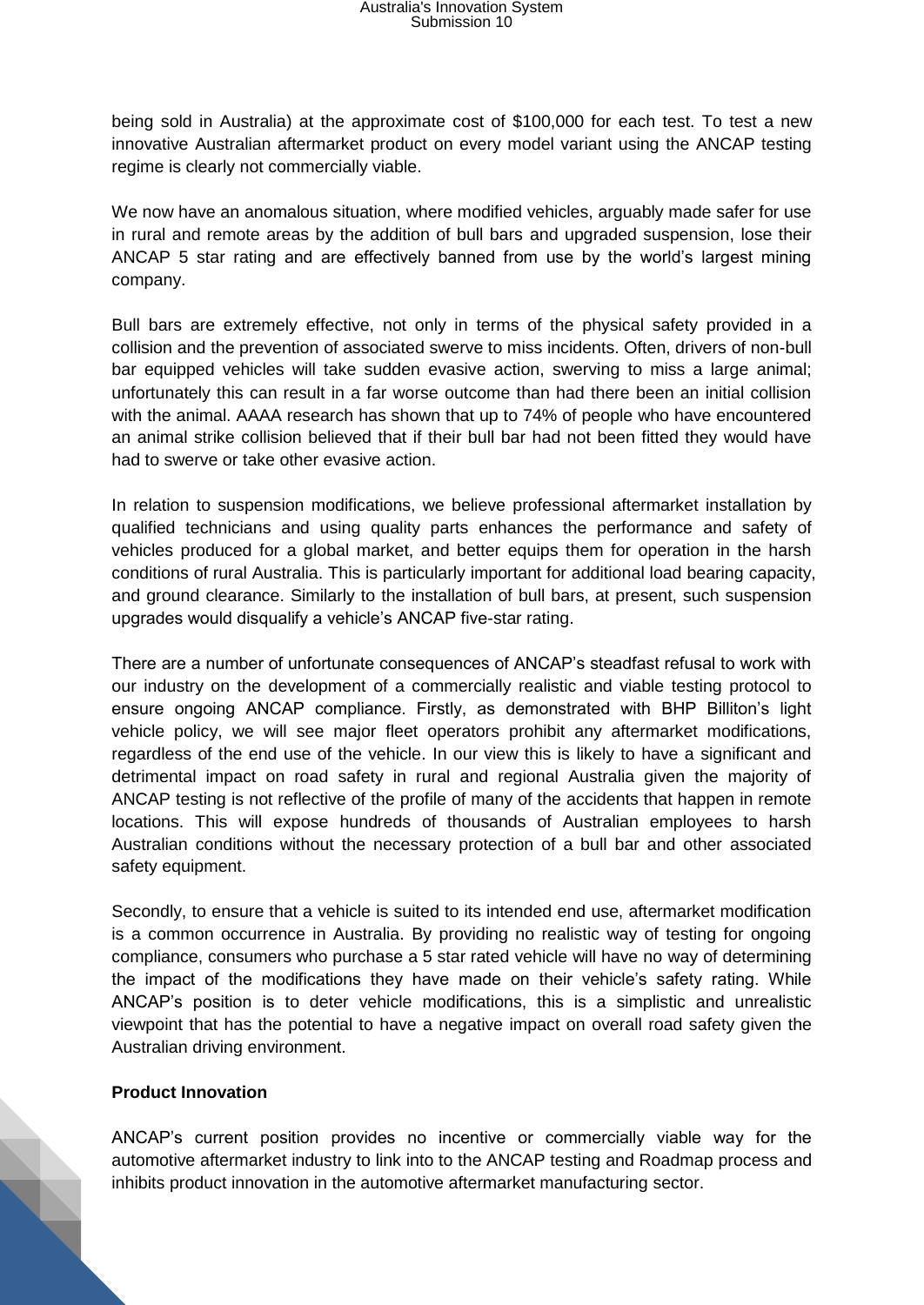The Australian Automotive Aftermarket Association acknowledge the importance of ANCAP's work in promoting vehicle safety and ensuring the safer operation of Australian roads. We note ANCAP's commendable aim to provide consumers with independent and transparent advice on vehicle safety through its safety-rating program. But as the leading independent vehicle safety advocate for Australia, ANCAP has a responsibility to inform all road users across the continent as to elements surrounding vehicle safety.

Unlike the American market, the Australian regulatory and ratings system is not geared to the modification of global vehicle platforms to suit Australian conditions. Soon we will have a market with no Australian designed and built cars, which will make the ANCAP system even less appropriate and relevant for our road conditions than it is today.

The Australian regulatory system is fundamentally 'anti-modification', inhibiting further innovation in the aftermarket manufacturing sector and ultimately reducing the domestic and export growth of our sector. If Australian vehicles are not permitted to be modified using safe and design compliant components, what message does this send to our key export markets?

#### **2. Australia's Vehicle Standards Regulatory Environment**

Virtually all 4x4 and light commercial vehicles sold in Australia are built from global platforms, the settings and equipment of which come standard on a vehicle but are a compromise based on the vehicle price point, variations in consumer tastes/needs and the countries in which that vehicle is sold. It is our view that the aftermarket modification of a vehicle suspension using quality parts and technicians enhances the performance and safety of a vehicle; ensuring that the vehicle is fit for the purpose intended. This is particularly important for vehicles operating in rural and regional areas that require additional load bearing capacity and ground clearance.

Despite this, every single year we have a battle with regulators seeking to limit suspension height modifications. In NSW the ill fated 'hoon laws' are a very good example of nonsensical rules introduced by regulators with no technical understanding; attempting to regulate in a manner that is impractical and makes no sense to car owners, vehicle modifiers or to enforcement agencies. The 'hoon' legislation was eventually abandoned, due to the fact we invested considerable time and energy advocating and lobbying against the proposed law. Many of the proposed laws that we have successfully advocated against, were designed as a knee jerk reaction to road events by individuals with little or no technical expertise and based on a poor assumption that vehicle modification is only undertaken by hoons.

The current system of differentiation between states is both confusing and inefficient. Standards are regulated and modified on a state-by-state basis, causing confusion amongst both industry and consumers who operate and travel across state lines. Unnecessary time delays occur as states wait for and are hampered by the actions or inactions of others, and ultimately the safety of Australian road users is jeopardised. Harmonisation of national inservice vehicle standards has been something AAAA and numerous other bodies have been working to achieve for more than a decade, yet to no avail.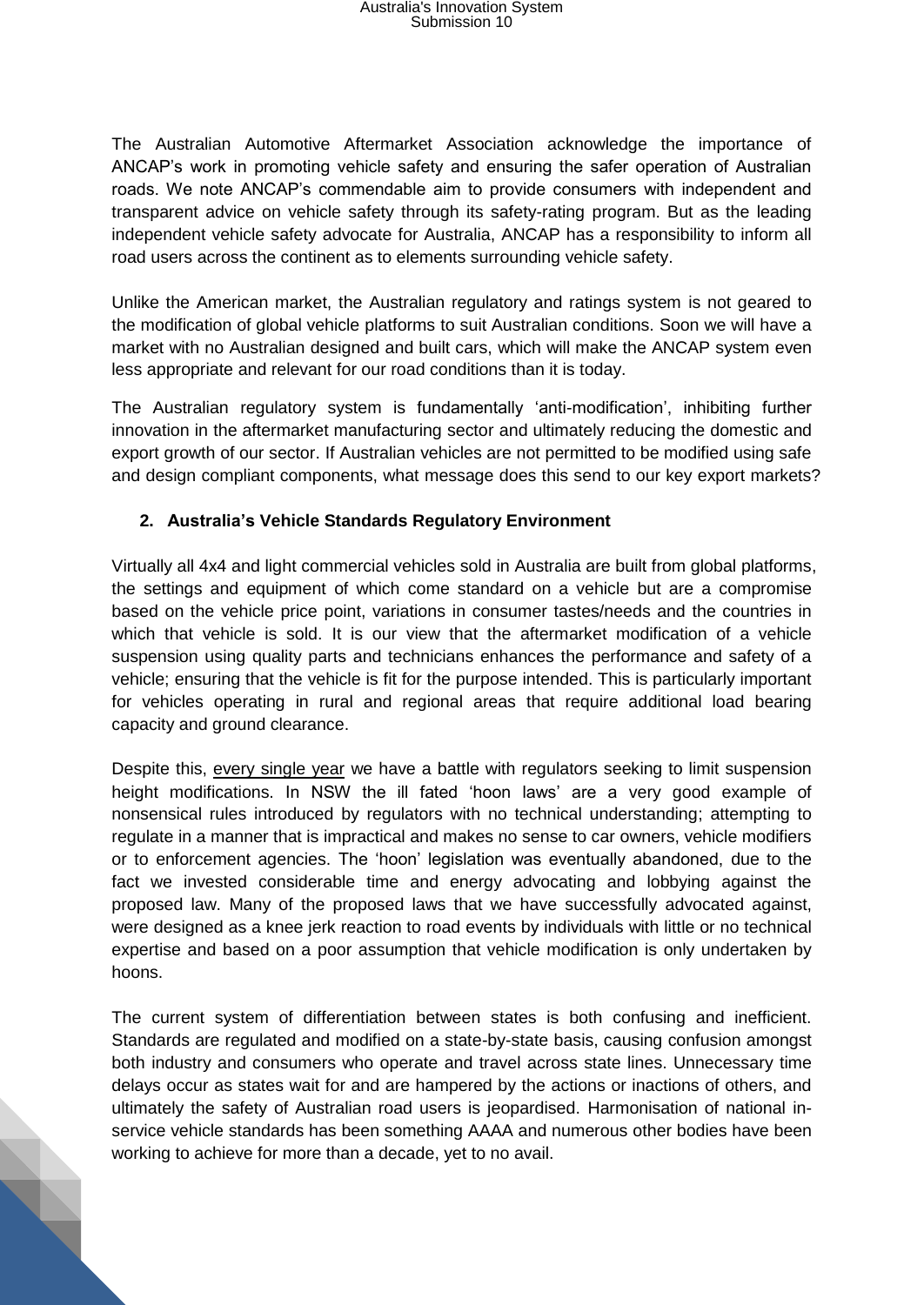It is this disharmony between jurisdictions that stalls the **design and development** of new innovative safety and performance products. We have an international reputation as a producer of suspension components. This is ironic given the efforts of our state regulators to outlaw suspension modification.

#### **3. The Original Equipment Bias: Competitiveness and Innovation**

Even though the aftermarket segment has reasonable profitability, with a weighted average profitability at the EBIT level of 15.4%, the industry is still critically aware of the need to further improve productivity, to invest in capital deepening, plant and equipment and to continue to innovate and undertake research and development to push production further up the value chain.

The AutoCRC Limited's "Automotive Supplier Excellence Australia" (ASEA) arm, received funding of \$2.6 million through Automotive New Markets Initiative - Business Capability Support Program (BCSP) for the purpose of improving competitiveness and innovation of the OE motor vehicle production supply chain. The design of this extensive government support for the automotive industry was to deliberately and overtly exclude the aftermarket producers. Suspension component manufacturers that produced for carmakers were supported; suspension component manufacturers that supplied the aftermarket were excluded.

### **Recommendations**

The automotive aftermarket places a high priority on investing in technology, research and development.

If we are to continue to expand automotive aftermarket export growth and facilitate structural transition for the current OE suppliers, new approaches are required. Specifically we would advocate that action is required to:

- 1. Introduce a government-sponsored automotive aftermarket testing facility
- 2. Improve transport regulation by harmonising in-service vehicle standards
- 3. Remove the OE bias from all current and new programs that encourage innovation in automotive components
- 4. Establish a parallel testing stream for the aftermarket through ANCAP.

#### **1. Introduce a Government-Sponsored Automotive Aftermarket Testing Facility**

It is becoming increasingly apparent that there is a need for independent safety testing of automotive aftermarket products and aftermarket modified vehicles.

The present ANCAP testing regime tests only new unmodified vehicles, and its safety definitions exclude vehicles with major aftermarket modifications such as bull bars, rollover bars or upgraded suspension. The global automotive industry is in a period of rapid change, from design and manufacturing, through to modification, customisation and retail delivery, and then into the post sale service and maintenance market. This has clear implications,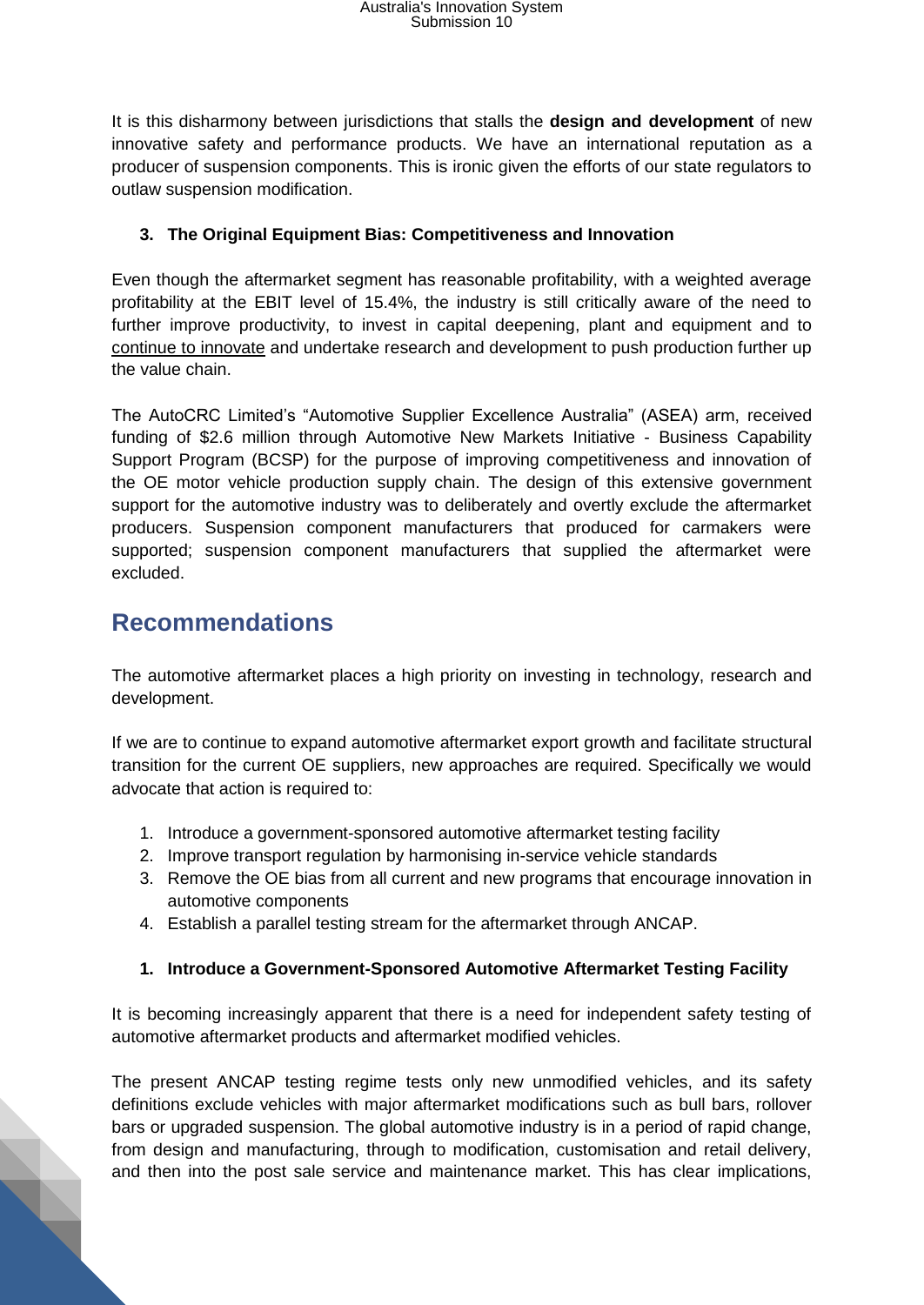challenges as well as opportunities, for the segment of the market which is called the aftermarket, but which is now becoming an integral part of the manufacture and supply of individual private motor transport.

An aftermarket specific facility such as the SEMA Garage would give the Australian aftermarket access to high-tech tools and equipment needed to take products from initial concept through to product launch. The innovation centre could contain equipment specific to the aftermarket including testing facilities to meet all Australian and export specific market regulations and standards including emissions, fuel economy, acceleration, brake stopping distance, interior/exterior noise levels and handling. The facility would provide the aftermarket with a reliable and affordable way to develop and test products, thereby getting products to market quicker.

An existing facility, such as the NSW Centre for Road Safety, *Crashlab,* could be an ideal site for the development of an industry innovation centre. The Crashlab Test Laboratory supports road safety's technical contribution to the development and improvement of Australian Standards and Australian Design Rules in the areas of seatbelts, child restraints, helmets (pedal cycle and motorcycle), bus seats, wheelchair restraints and vehicle occupant protection in frontal, side and rear impacts.

The Test Laboratory maintains comprehensive National Association of Testing Authorities (NATA), Australia accreditation for compliance and product testing to Australian Standards and Australian Design Rules.

Alternatively, the South Australian Government has expressed interest in establishing an aftermarket test facility. Investing in such a facility would provide an opportunity for workers displaced by the closure of Holden's manufacturing facilities to return to work in the automotive sector.

#### **2. Improve Transport Regulation**

State and Territory transport regulations affect aftermarket competiveness and reduce the opportunities to achieve economies of scale. Variations in regulations such as noise, emissions and suspension height affect the aftermarket export effort because they deny a strong domestic base. The relationship between industry and transport policy should be strengthened, moving towards a national harmonisation; eliminating the requirement for the industry to comply with often inconsistent and conflicting requirements – requirements with clearly deleterious effects on the efficiency, productivity and competitiveness of the industry.

#### **3. Ensure Automotive Schemes Include the Aftermarket**

Our research supports the notion that government support which encourages even greater diversification in the aftermarket segment will generate further opportunities for growth in this sector and further enhance its role in the future automotive industry.

Accordingly, we recommend that the recently announced Automotive Diversification Programme be designed to support the elements of the automotive supply chain that can deliver rapid and sustainable diversification opportunities, such as the aftermarket sector.